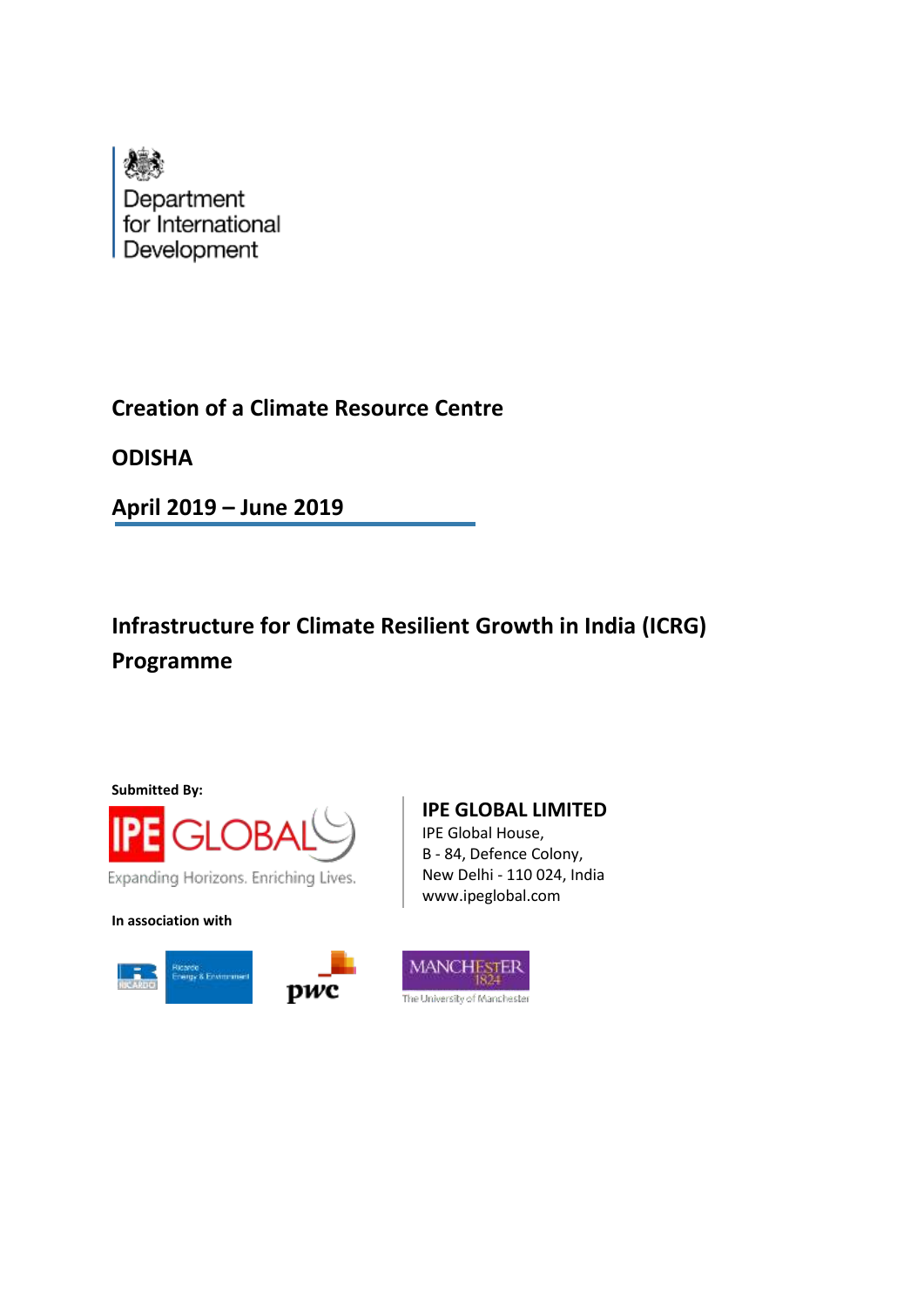## 1. **Draft Concept Note**

#### **1.1. Background**

The world's temperatures have already increased by up to 1.2°C since pre-industrial levels and the impact of this warming is visible in the form of extreme weather events, rising sea levels and diminishing Arctic sea ice (IPCC report 2018). In 2018, various parts of the world were battered by extreme weather events— be it heat waves and drought in Europe and China, forest fires in the USA, dust storms and unprecedented rainfall in India (including the historical floods in Kerala) and high precipitation in Japan and other island nations. One third of the world's poor people, approximately 300 million, live in India on less than \$1.25 a day<sup>1</sup>. On current trends, despite significant progress over the last fifteen years, over 120 million poor people will remain highly exposed to climate related hazards by 2030 in India, more than in any other country<sup>2</sup>. This persistent vulnerability is due to the dependence of more than 60% of the population on agriculture for their livelihoods. Indian agriculture is particularly vulnerable to weather variability and climate change because it is largely rain-fed, with rainfall concentrated in the four monsoon months.<sup>3</sup> In Odisha, agriculture being the main source of livelihood for 2/3rd of people, the coastal lands are regularly affected by floods while the rest of the state is affected by drought or both. More than 90% of lands of the poor and marginalized families are rain fed with sandy-loam soils and slope characteristics carry high risks to climate variability. Women and girls are disproportionately vulnerable: as crop yields decline and natural resources become scarcer, women's workloads increase reducing their access to basic amenities like education, water and health services<sup>4</sup> and compromising their time for economic activities and household tasks.

## **1.2. Need for a Climate Change Resource Cell**

Durable and productive infrastructure contributes to sustainable livelihoods by providing irrigation services, drought management and restoring the natural resource base. These services can provide a stable income and improve food security for the poor.<sup>5</sup> Sound rural infrastructure, particularly for irrigation and water management, is therefore key to the livelihoods of the poor and strengthening their resilience to climate change<sup>6</sup>. Various livelihood and natural resource management programmes provide evidence that the income and agricultural productivity of poor farmers increases due to better physical assets. For example, the Independent Commission on Aid Impact (ICAI) review of DFID's Western Odisha Rural Livelihood Programme found that water management structures built under the programme improved agriculture productivity in 70% of watershed areas and 70% of marginal farmers reported improved capacity to cope with drought. Various central and state development programmes support the construction of rural infrastructure in India. The most significant of these is

<sup>5</sup> DFID Sustainable Livelihoods Framework

1

<sup>1</sup> UN Millennium Development Goals report, 2014

<sup>&</sup>lt;sup>2</sup> i.e. more poor people in India will be highly exposed to climate related hazards than in any other country: The geography of poverty, disasters and climate, extremes in 2030; ODI; 2013

<sup>3</sup> In 2011 *Maplecroft Global Risk Analytics* ranked India as the second most vulnerable country to the impacts of climate change after Bangladesh.

<sup>4</sup> South Asia: Shared Views on Development and Climate Change; The World Bank 2009

<sup>6</sup> IISD, IUCN and NRSEI (2003) `Livelihoods and Climate Change: Combining disaster risk reduction, natural resource management and climate change adaptation in a new approach to the reduction of vulnerability and poverty', A Conceptual Framework Paper Prepared by the Task Force on Climate Change, Vulnerable Communities and Adaptation (www.unigraphics.mb.ca)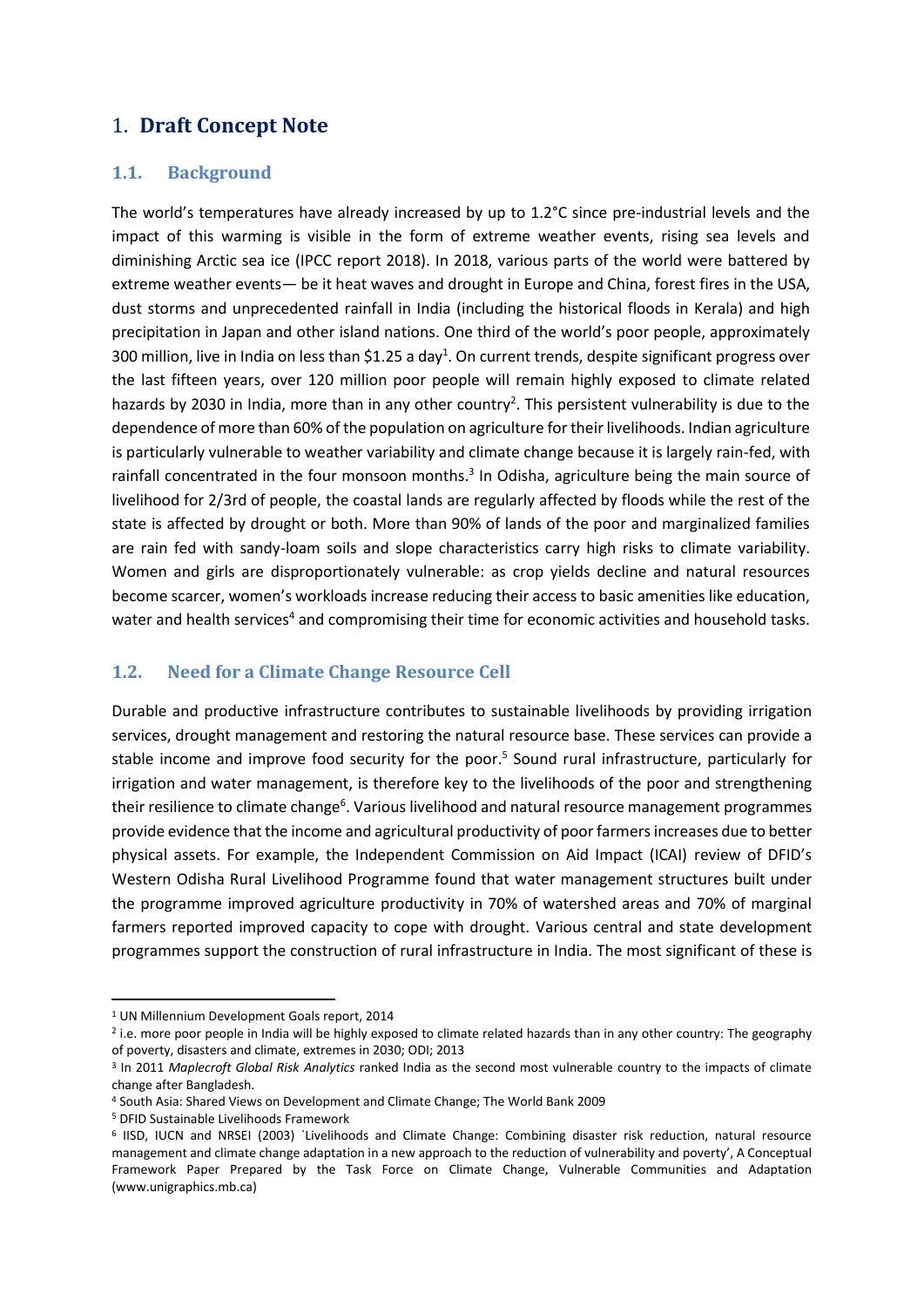the Mahatma Gandhi National Employment Guarantee Scheme (MGNREGS)<sup>7</sup>, under which poor people are paid a basic wage to construct infrastructure for 100 days per household each year on demand.

The Infrastructure for Climate Resilient Growth in India (ICRG), a programme supported by DFID is implemented in Odisha to improve durability of assets enshrined in MGNREGA by building climate resilience perspectives to enhance livelihood security of the rural poor, particularly of those dependent on rain-fed agriculture. The programme helps in improving the capacity of Panchayats and

#### **Highlights of ICRG programme in Odisha**

**.** 

- Using data from climate modelling and vulnerability assessment the programme has facilitated selection and design of 249 climate resilient works (CRW) across 35 blocks.
- The programme has influenced the labour budget preparation of 226 Gram Panchayats in the 35 blocks by ensuring that the choice of MGNREGS shelf of works considers data on climate modelling and vulnerability assessments.
- A study on "Managing Distress Migration and Enhancing Resilience Through Climate Appropriate Interventions Under MGNREGS in Western Odisha" has been conducted.
- MoU has been signed with OLM and ICAR CIWA to introduce climate smart livelihoods practices in convergence with MGNREGS.
- About INR 1 crore fund has been leveraged from different schemes and programmes of line Departments to ensure CRWs are linked to livelihoods
- Series of training programmes held for both administrative and technical staff of MGNREGS on climate change based planning and climate resilient designs.

other implementation agencies in scientific planning of resilient infrastructure under MGNREGS. With the help of engineers and CSOs engaged under the programme, massive orientations and trainings have been organised; about 249 climate resilient works are being demonstrated and budget to the tune of INR 60 lakhs has been leveraged from different schemes to make the MGNREGS works durable and climate proof.

ICRG, is a technical assistance programme and in the last 3.5 years has been able to generate several learning materials that will help MGNREGS in the state to make the NRM works durable and climate proof. In the last year of the ICRG programme i.e. 2019, the focus will be on consolidation of interventions, scale up and institutionalisation of the interventions that have been recognised. Considering the potential impact of climate change in the days to come, it is proposed that all the NRM works taken up under MGNREGS across the state should be climate proofed. Without climate action, the poorest and most vulnerable people will be the most affected. Climate change also exacerbates disasters and combating it is vital to guaranteeing survival and the wellbeing of future generations. Therefore, the sustainable development goals (SDGs) have included a strong agenda on climate change with goal 13 as climate action.

<sup>7</sup> This was launched in 2005 under an Act of Parliament: Mahatma Gandhi National Rural Employment Guarantee Act (MGNREGA). Studies and research use MGNREGA and MGNREGS interchangeably.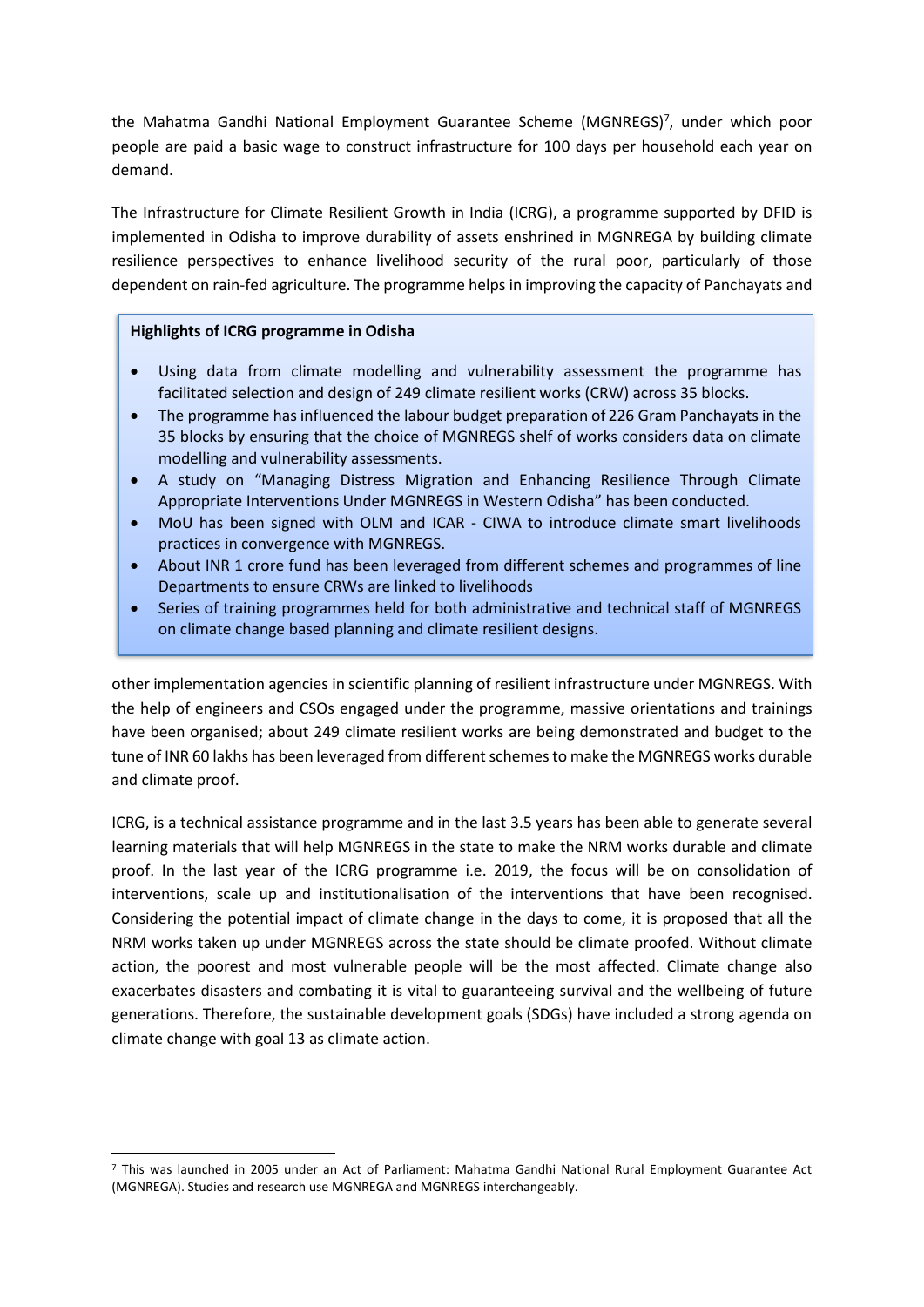**SDG 13: Climate Action**

#### **Targets**

- I. Strengthen resilience and adaptive capacity to climate-related hazards and natural disasters in all countries
- II. Integrate climate change measures into national policies, strategies and planning
- III. Improve education, awareness-raising and human and institutional capacity on climate change mitigation, adaptation, impact reduction and early warning
- IV. Implement the commitment undertaken by developed-country parties to the United Nations Framework Convention on Climate Change to a goal of mobilizing jointly \$100 billion annually by 2020 from all sources to address the needs of developing countries in the context of meaningful mitigation actions and transparency on implementation and fully operationalize the Green Climate Fund through its capitalization as soon as possible
- V. Promote mechanisms for raising capacity for effective climate change-related planning and management in least developed countries and small island developing States, including focusing on women, youth and local and marginalized communities

Hence there is a strong need to constitute a Climate Change Resource Cell within the Panchayati Raj & Drinking Water Department to devise strategies to strengthen the rural infrastructures and climate proof them.

#### **1.3. Purpose**

The purpose of setting up the Climate Change Resource Cell within the Department is:

- I. Plan and design the NRM works under MGNREGS in the context of climate change to make them durable and climate proof.
- II. Link the MGNREGS works to climate smart livelihoods practices with convergence of OLM and other schemes and build resilience of poor.
- III. Build the capacity of implementing agencies on planning and design of climate resilient works and empower different stakeholders on climate change and their potential impacts.

#### **1.4. Operational details of Climate Change Resource Cell**

The Climate Change Resource Cell shall be the decision making body within the Department to link climate change in the flagship schemes focusing on rural infrastructures. The key functions of the Climate Resource Cell will be as follows.

- A. The Climate Change Resource Cell shall take up climate resilient works under MGNREGS across the state in general and 19 districts (high potential MGNREGS districts) in particular. In the first phase, efforts shall be made to make the NRM works climate proof in the 19 districts (list of districts annexed). To make the MGNREGS NRM works climate proof, hand holding support shall be provided by the ICRG team for the time remaining on the project. All the available information with the ICRG team in the 5 districts shall be shared and training will be conducted. The additional information which would be required to take up CRWs in districts other than ICRG districts shall be discussed and decided by the Cell. The Cell may engage technical institutions like IIT Bhubaneswar to undertake a climate modelling study to understand the historical climate change scenario and future climate change in the remaining blocks of 19 districts.
- B. MGNREGS Odisha Society shall play a key role in scaling up ICRG interventions and take up CRWs in the 19 districts. The Society will be well versed with planning and design of climate resilient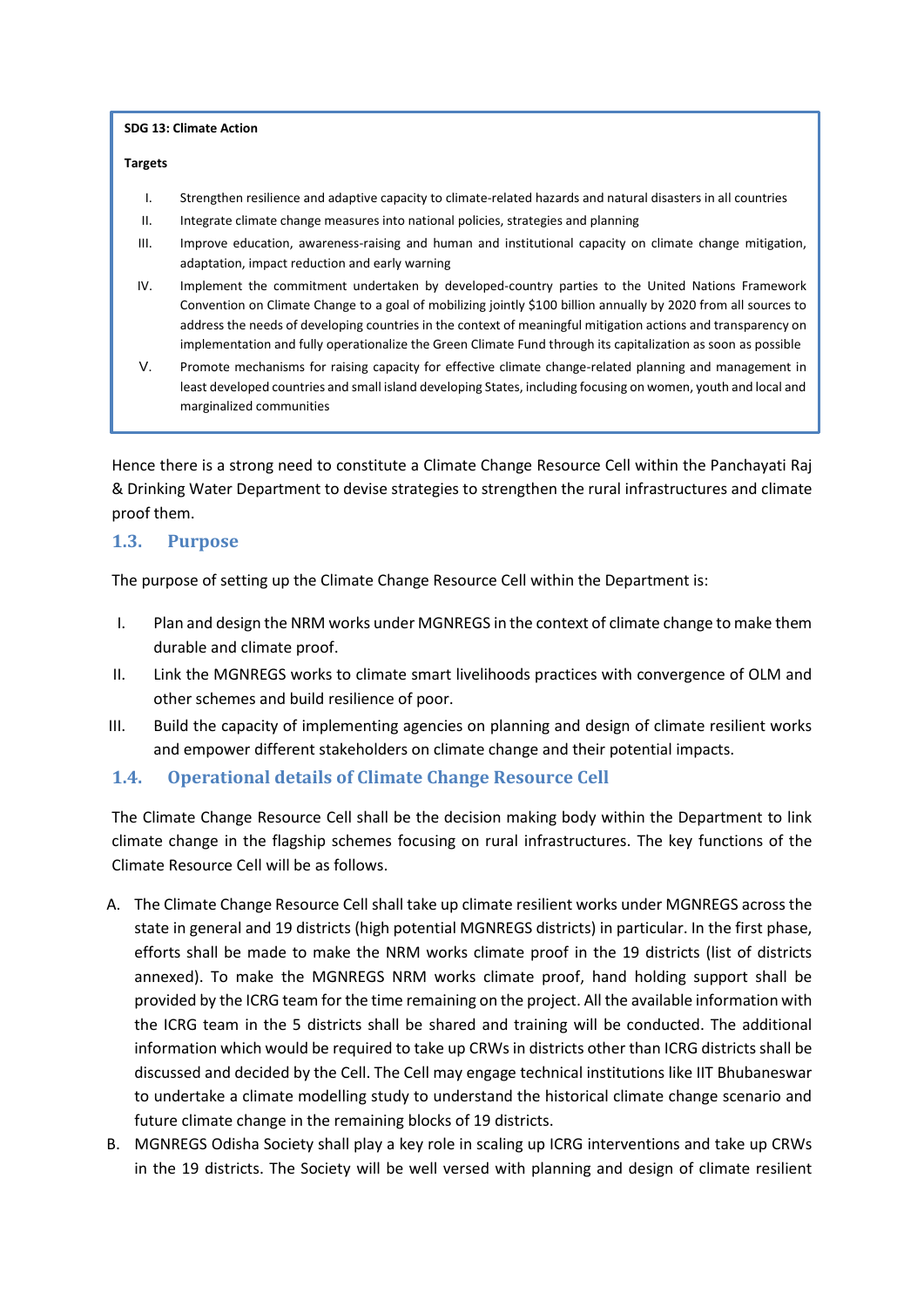works under MGNREGS. The designs of the NRM works in the ICRG districts, the MGNREGS toolkits prepared under the programme and the studies undertaken shall also be handed over to the Society. The ICRG team shall take up necessary trainings to build the capacity of MGNREGS Society in this regard.

- C. Convergence is one of the key factors for the success of CRWs and hence each CRW shall be linked to livelihoods. OLM shall take the lead in linking the MGNREGS works to livelihoods. It may leverage resources from other schemes as required to make the MGNREGS works and the livelihoods more productive. OLM shall incorporate climate change in all its training modules starting from state level to GP level. OLM shall use all its human resource at GP and Block level for imparting trainings to the community and their institutions on climate change. The climate change data and the vulnerability study data of ICRG programme shall be used by OLM while planning for livelihoods interventions in the ICRG districts.
- D. Training and capacity building are key areas in linking climate change in MGNREGS and other livelihoods and infrastructure schemes. A wide range of stakeholders need to be oriented and capacitated on climate change and its impact. SIRD shall be imparting the trainings on climate change at a wider scale engaging a variety of stakeholders. The ICRG team shall closely work with SIRD to devise training modules and resource materials for use at different trainings by SIRD.
- E. The Climate Change Resource Cell shall liaise with Odisha Climate Change Cell<sup>8</sup> and other Departments to leverage resources for undertaking technical studies. It will work for incorporating climate resilient infrastructure under MGNREGS as part of State Climate Change Action Plan. The Cell will also work with Water Resource Department to provide technical support in implementing GCF project.
- F. Climate Change Resource Cell can help in developing Disaster Management Plan and drought management plan for the Department.
- G. The Climate Change Resource Cell shall closely work with MGNREGS Odisha Society, OLM and SIRD to deliver the followings;
	- Carry out climate vulnerability assessment, scientific studies and climate variability assessments in blocks/districts for climate compatible planning.
	- Handhold Gram Panchayats, and other implementation agencies to use participatory planning and watershed based/scientific planning of works under MGNREGS.
	- Carry out training and capacity building activities for Block/District level engineers and technical staff on climate resilient planning and design of infrastructure.
	- Ensure that each CRWs taken up under MGNREGS are linked to livelihoods.
	- Decide and allocate budgets for human resources at the State, District and Block level.
- **1.5. Members in the Climate Change Resource Cell**

The Climate Change Resource Cell may be housed in the MGNREGS Society and headed by Director Special Projects. The following members may be nominated;

- 1. Additional Secretary/Joint Secretary MGNREGS
- 2. Superintendent Engineer, PR& DW Department
- 3. Joint Director, SIRD

1

4. Joint Secretary, OLM

<sup>&</sup>lt;sup>8</sup> This Cell is established under the Ministry of Environment, Forests and Climate Change (MoEF&CC), Government of India and leads in the preparation of the State Action Plan for Climate Change.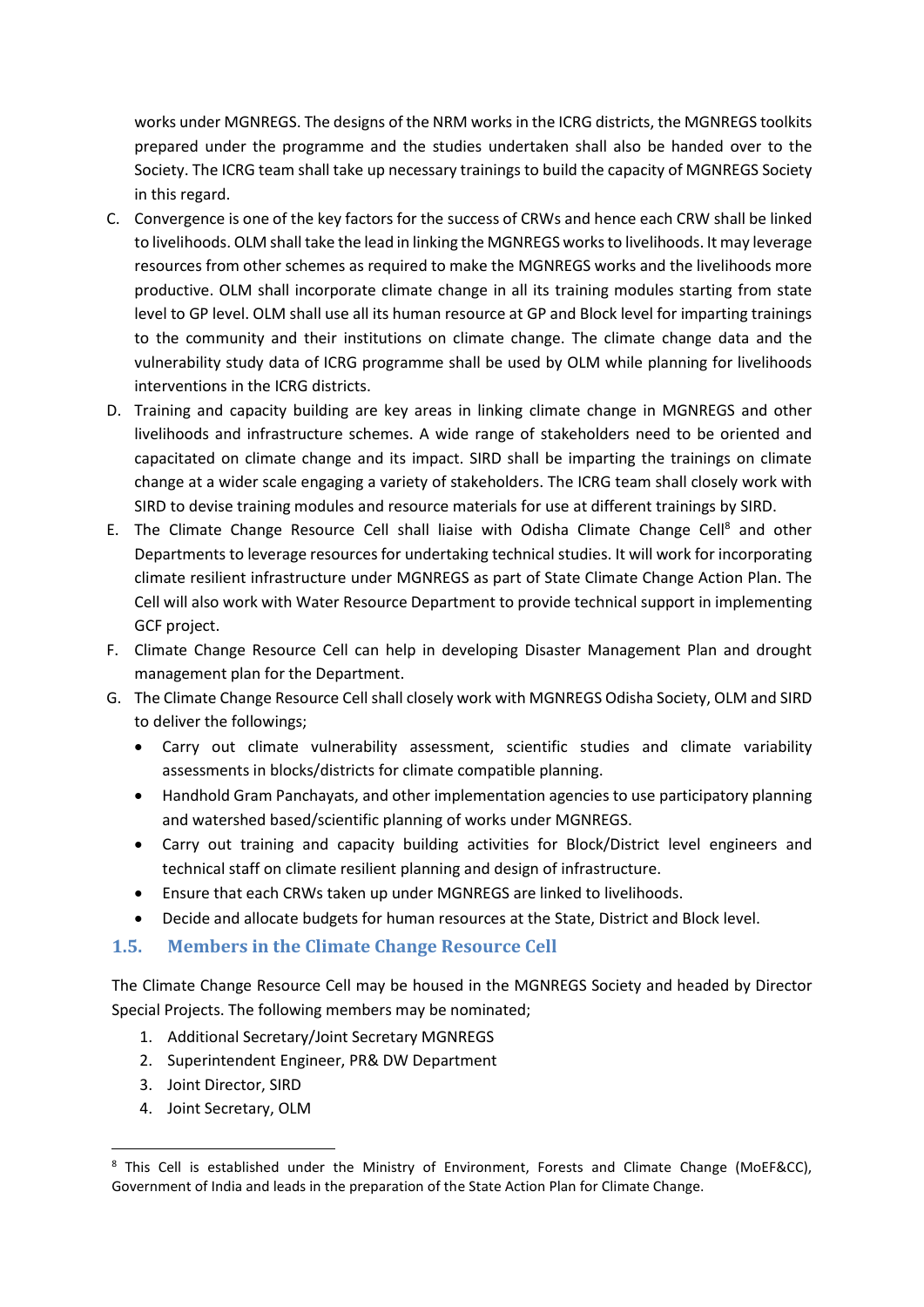- 5. Joint Secretary, Rural Housing
- 6. Joint Secretary RURBAN

Besides, the Climate Change Resource Cell may recruit external Experts to provide periodic technical inputs.

The ICRG Team will work closely with the Climate Change Resource Cell till December 2019 and provide all handholding supports to make the Cell fully operational. All technical reports and data handled by the ICRG Team shall be handed over to the Climate Change Resource Cell. The Team shall facilitate the Cell in commissioning base studies in other districts and blocks to scale up the programme. The ICRG Team will devise the operational strategy, human resource requirement, budget, trainings to be imparted and the IEC materials for the Climate Change Resource Cell.

## **1.6. Focus districts**

| S <sub>1</sub>          | <b>Districts</b> | SI | <b>Districts</b> |
|-------------------------|------------------|----|------------------|
| 1                       | Ganjam           | 11 | Koraput          |
| $\overline{2}$          | Gajapati         | 12 | Malkanagir       |
| 3                       | Kandhamal        | 13 | Sundergarh       |
| 4                       | <b>Boudh</b>     | 14 | Mayurbhanj       |
| 5                       | Subarnapur       | 15 | Keonjhar         |
| 6                       | Balangir         | 16 | Debgarh          |
| $\overline{\mathbf{z}}$ | Kalahandi        | 17 | Bargarh          |
| 8                       | Nuapada          | 18 | Nayagarh         |
| 9                       | Rayagada         | 19 | Anugul           |
| 10                      | Nabarangpur      |    |                  |

# **2. Proposed Action Plan (June 2019 to March 2020)**

| SI.            | <b>Actions</b>                                                                                                                                                                                                      | <b>Tentative</b><br>timeline | <b>Responsibility</b> | <b>Remarks</b>                                                                |
|----------------|---------------------------------------------------------------------------------------------------------------------------------------------------------------------------------------------------------------------|------------------------------|-----------------------|-------------------------------------------------------------------------------|
| $\mathbf{1}$   | First meeting of CCRC to define<br>roles and responsibilities among<br><b>MGNREGS</b><br>SIRD, OLM and<br>Society. This meeting will also<br>decide the human<br>resource<br>requirement, budget provisions<br>etc. | July 19                      | PR & DW<br>Department | <b>ICRG</b> to facilitate                                                     |
| $\overline{2}$ | Inception workshop for CCRC<br>members<br>on<br>purpose,<br>objectives,<br>activities<br>and<br>expected outcomes of the Cell<br>and the action plan of the key<br>staff                                            | <b>July 2019</b>             | <b>CCRC</b>           | <b>ICRG</b> to facilitate<br><b>Experts from</b><br>outside may be<br>invited |
| 3              | Finalise<br>the<br>strategies<br>that<br>worked well for ICRG and devise<br>the scale up plan                                                                                                                       | July 19                      | <b>CCRC</b>           | ICRG to facilitate                                                            |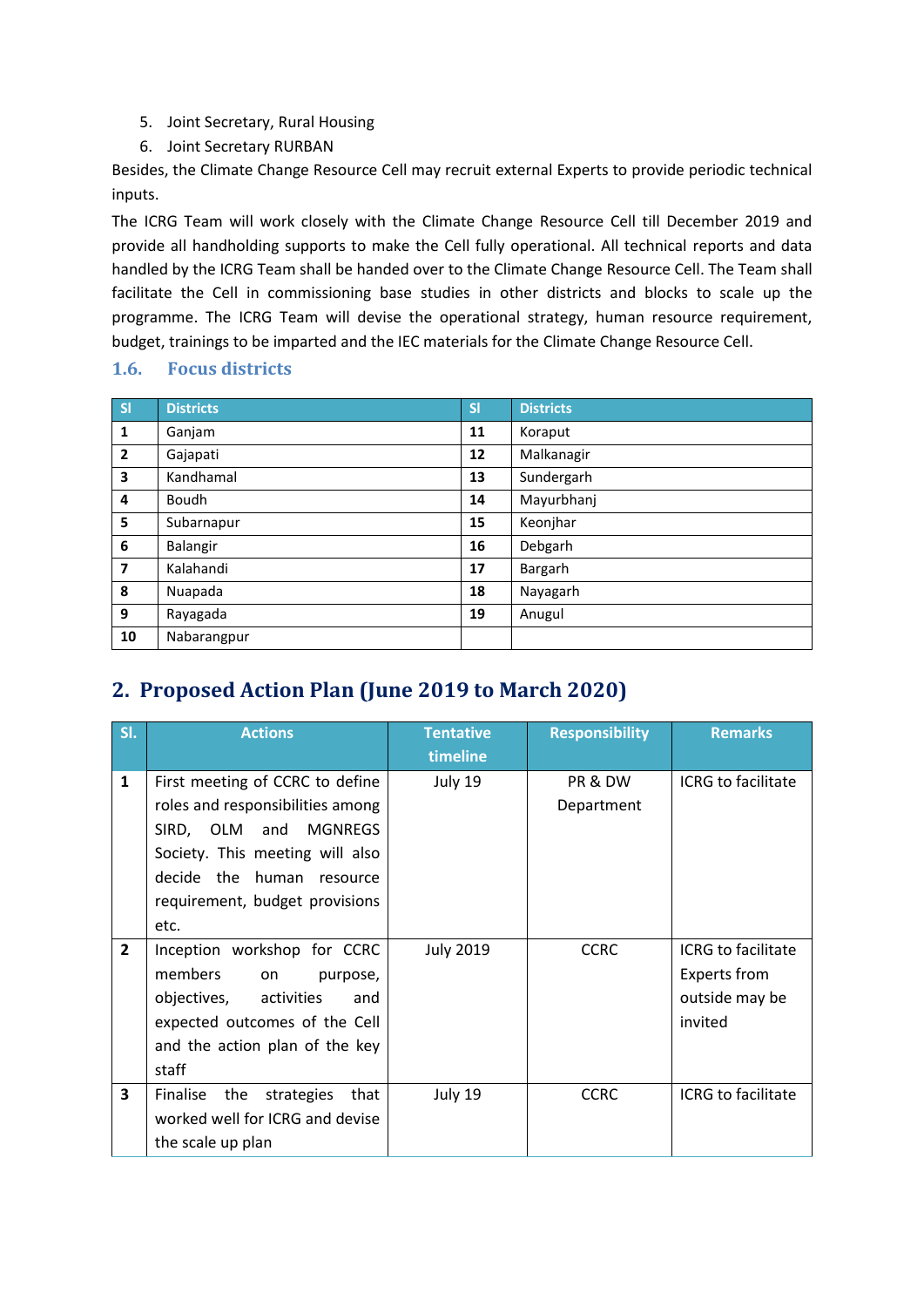| SI.                     | <b>Actions</b>                                                            | <b>Tentative</b> | <b>Responsibility</b>  | <b>Remarks</b>                            |
|-------------------------|---------------------------------------------------------------------------|------------------|------------------------|-------------------------------------------|
|                         |                                                                           | timeline         |                        |                                           |
| 4                       | Meeting with MGNREGS Society                                              | July 19          | <b>MGNREGS Society</b> | ICRG to facilitate                        |
|                         | to discuss the strategies adopted                                         |                  |                        |                                           |
|                         | by ICRG for climate proofing                                              |                  |                        |                                           |
|                         | MGNREGS works, progress and                                               |                  |                        |                                           |
|                         | the support required                                                      |                  |                        |                                           |
| 5                       | Issue of instructions to districts                                        | July 19          | <b>MGNREGS Society</b> | ICRG to facilitate                        |
|                         | to complete the pending works<br>of ICRG                                  |                  |                        |                                           |
| 6                       | for<br>plan<br>LB<br>under                                                | August 19        |                        | ICRG to facilitate                        |
|                         | Action<br>MGNREGS for the year 2020-21                                    |                  | <b>MGNREGS Society</b> |                                           |
|                         | in line with climate change                                               |                  |                        |                                           |
|                         | especially in 19 districts                                                |                  |                        |                                           |
| $\overline{\mathbf{z}}$ | Exploring scientific<br>data<br>for                                       | Aug-Oct 19       | <b>MGNREGS Society</b> | ICRG to facilitate                        |
|                         | making<br>annual<br>plans<br>οf                                           |                  |                        |                                           |
|                         | MGNREGS in climate change                                                 |                  |                        |                                           |
|                         | perspective                                                               |                  |                        |                                           |
| 8                       | Training on climate resilient                                             | Aug-Oct 19       | <b>MGNREGS Society</b> | ICRG to facilitate                        |
|                         | for<br>planning<br>and<br>designs                                         |                  |                        |                                           |
|                         | MGNREGS at state and district                                             |                  |                        |                                           |
|                         | level                                                                     |                  |                        |                                           |
| 9                       | IEC on<br>climate<br>Developing                                           | Sept-Oct 19      | <b>MGNREGS Society</b> | ICRG to facilitate                        |
|                         | change and MGNREGS (ICRG will                                             |                  | and SIRD               |                                           |
|                         | provide ideas)                                                            |                  |                        |                                           |
| 10                      | Orientation of SIRD and linked                                            | Aug-Nov 19       | <b>ICRG</b>            | <b>SIRD</b>                               |
|                         | institutions on climate change                                            |                  |                        |                                           |
|                         | incorporating<br>climate<br>and                                           |                  |                        |                                           |
|                         | change in development schemes                                             |                  |                        |                                           |
| 11                      | Workshop<br>district<br>among                                             | August 19        | PR & DW                | ICRG to facilitate<br><b>Experts from</b> |
|                         | officials<br>discuss<br>linking<br>to<br>climate change with the flagship |                  | Department             | outside may be                            |
|                         | schemes of the Department                                                 |                  |                        | invited                                   |
| 12                      | Plan for climate proofing rural                                           | Aug-Nov 19       | <b>CCRC</b>            | Experts from                              |
|                         | housing                                                                   |                  |                        | outside may be                            |
|                         |                                                                           |                  |                        | invited                                   |
| 13                      | Orientation of OLM staff on                                               | Sept 19          | <b>OLM</b>             | ICRG to facilitate                        |
|                         | livelihoods<br>climate<br>smart                                           |                  |                        |                                           |
|                         | practices                                                                 |                  |                        |                                           |
| 14                      | Integrating climate change in the                                         | Sept-Nov 19      | <b>OLM</b>             | ICRG to facilitate                        |
|                         | livelihoods<br>activities of<br>core                                      |                  |                        |                                           |
|                         | <b>OLM</b>                                                                |                  |                        |                                           |
| 15                      | Handing over the study reports,                                           | July to Nov 19   | <b>ICRG</b>            | To concerned                              |
|                         | data, manuals, case studies and                                           |                  |                        | societies                                 |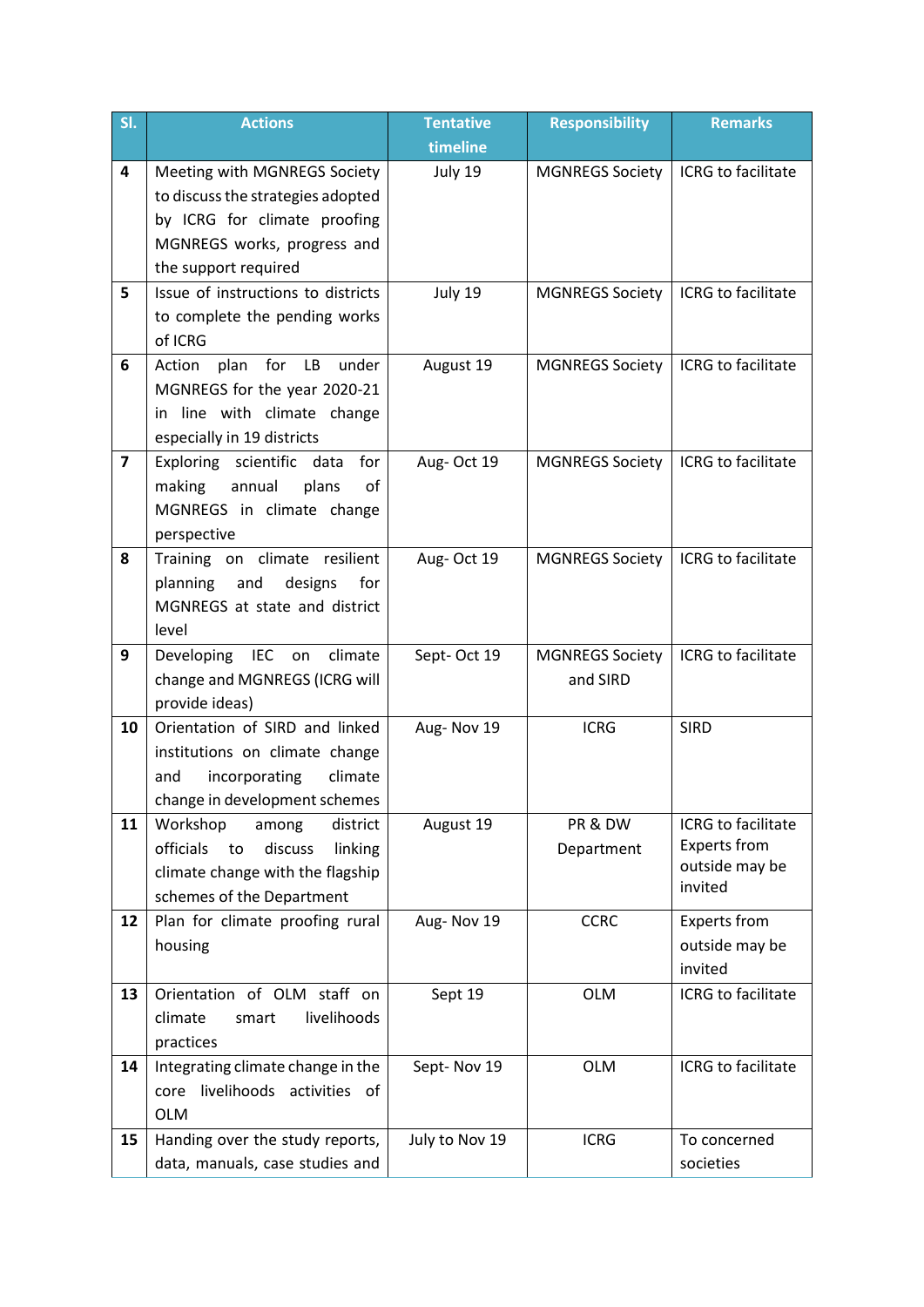| SI. | <b>Actions</b>                   | <b>Tentative</b> | <b>Responsibility</b> | <b>Remarks</b>            |
|-----|----------------------------------|------------------|-----------------------|---------------------------|
|     |                                  | timeline         |                       |                           |
|     | best practices that ICRG gained  |                  |                       |                           |
|     | during the project               |                  |                       |                           |
| 16  | Identify studies/research to be  | Sept - Dec 19    | <b>CCRC</b>           | <b>ICRG</b> to facilitate |
|     | taken up to link climate change  |                  |                       |                           |
|     | in other flagship schemes of the |                  |                       |                           |
|     | Department                       |                  |                       |                           |
| 17  | Plan to link the CCRC with       | Sept onwards     | <b>CCRC</b>           | <b>ICRG</b> to facilitate |
|     | Odisha Climate Change Cell       |                  |                       |                           |
| 18  | Prepare Disaster Management      | Every year       | <b>CCRC</b>           |                           |
|     | Plan for the Department          |                  |                       |                           |
| 19  | Review of progress and plan for  | February 20      | <b>CCRC</b>           | <b>ICRG</b> to facilitate |
|     | FY 2020                          |                  |                       |                           |

# **3. The way forward**

In a meeting with the Director Special Projects, Government of Odisha (Minutes attached), the PR & DW Department has expressed 'in principle interest' in setting up the CCRC to link climate change in its flagship programme sectors especially livelihoods, drinking water, rural housing and MGNREGS. The formalities for setting up the CCRC are under discussion since there are multiple societies within the Departments like OLM, SIRD and MGNREGS Societies that will work directly work under the Cell. In the coming days, ICRG will facilitate another meeting with Principal Secretary and Director Special Projects to finalise the formalities for setting up the Cell.

The ICRG Team will thereafter focus on building the capacity of the CCRC on a continuous basis through trainings to OLM, MGNREGS and SIRD staff. All knowledge products generated by ICRG shall be handed over to CCRC to scale up the best strategies of ICRG and link climate change in its other schemes and programmes.

The team will work closely with SIRD and customise the training manuals in local language to ensure that trainings imparted by SIRD on climate change are effective. The Team will work with OLM staff, as well, to help in linking climate change with the core livelihoods components of OLM. Similarly, the Team will build the capacity of MGNREGS Society to ensure the LB for the year FY 2020-21 is done in line with climate change especially in the 19-high potential MGNREGS districts. The designs prepared under the ICRG programme for NRM works shall be discussed in detail for its wider use while taking similar works in the same blocks within ICRG districts.

The Team will assist the CCRC in gathering scientific data for preparing plans with a climate change perspective. It will help in identifying studies and research required for making scientific plans in 19 high potential districts. The Team will also facilitate linkages with experts and expert institutions to strengthen the CCRC in the long run.

By December 2019, the ICRG Team will devise a clear methodology for the CCRC to sustain in the long run and build its capacity to run as an independent entity to work on climate change within the Department.